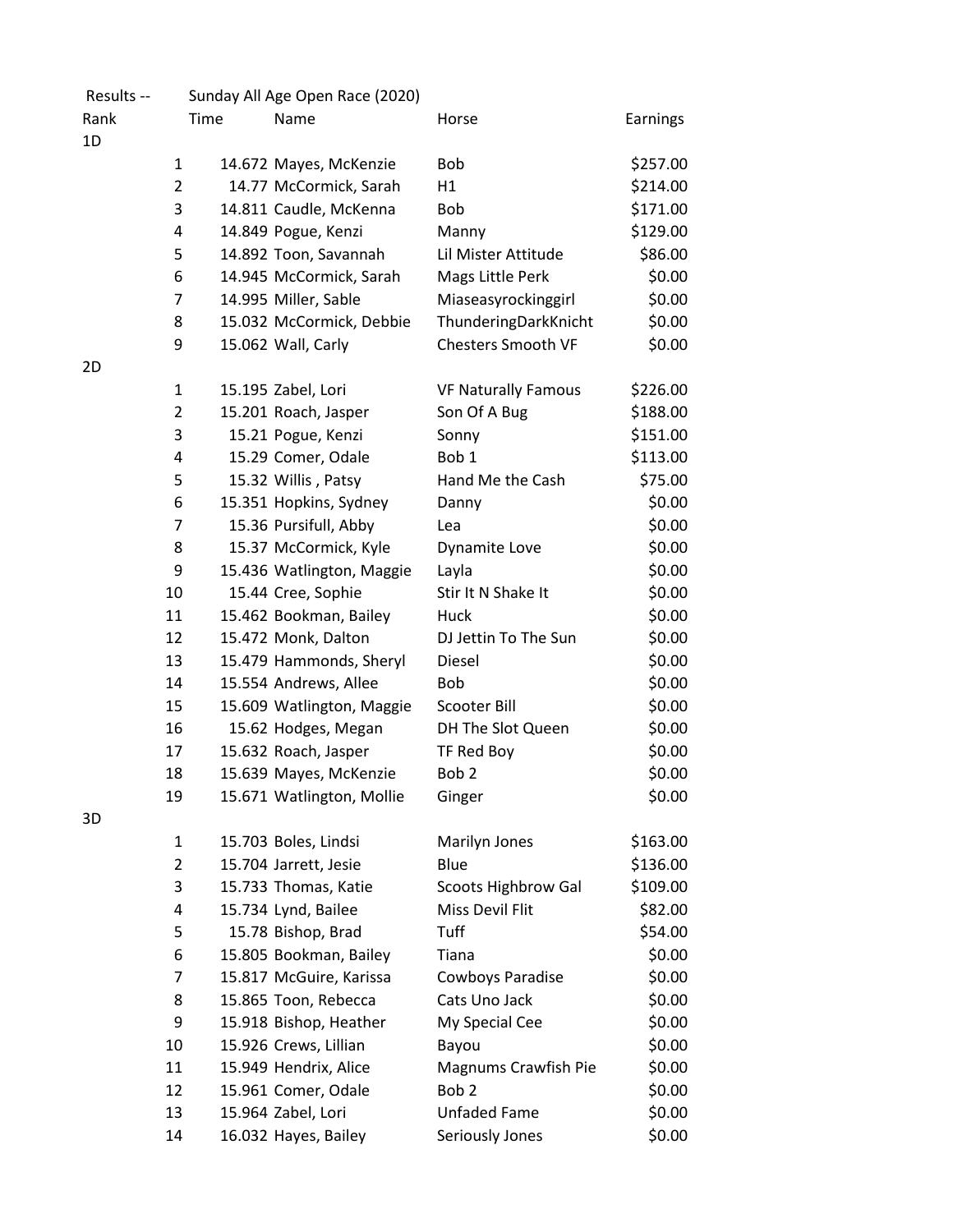| 15               | 16.047 Hodges, Wylie Jo   | DH Jess For Perks           | \$0.00   |
|------------------|---------------------------|-----------------------------|----------|
| 16               | 16.064 Hayes, Missy       | Pops Ramblin Rosy           | \$0.00   |
| 17               | 16.12 Steele, Crystal     | Winds Of Fortune            | \$0.00   |
| 18               | 16.134 Moyer, Melinda     | Miss Wiley Badger           | \$0.00   |
| 19               | 16.154 Gleason, Gabbie    | <b>Shiny Diamond Dancer</b> | \$0.00   |
| 20               | 16.208 Baton, Whittany    | Flit N Chic                 | \$0.00   |
| 21               | 16.246 Ward, Kelsey       | Daisy                       | \$0.00   |
| 22               | 16.255 Moore, Kelly       | Fetch the Firewater         | \$0.00   |
| 23               | 16.355 Cheatham, Connie   | Jacey                       | \$0.00   |
| 24               | 16.373 Gibney, Kortnie    | Little                      | \$0.00   |
| 25               | 16.385 Miles, Sharon      | Blondi                      | \$0.00   |
| 26               | 16.389 Varnado, Pam       | Kita Flash                  | \$0.00   |
| 27               | 16.415 Crews, Emily       | <b>Basita</b>               | \$0.00   |
| 28               | 16.431 Davis, Lena        | <b>Tazmanian Devil</b>      | \$0.00   |
| 29               | 16.438 Crew, Malinda      | <b>Bob</b>                  | \$0.00   |
| 30               | 16.47 Runyon, Diana       | <b>BP Hancock</b>           | \$0.00   |
| 31               | 16.483 Ward, Kelsey       | Marrin                      | \$0.00   |
| 32               | 16.539 Smith, Charlee     | Curly                       | \$0.00   |
| 4D               |                           |                             |          |
| $\mathbf{1}$     | 16.808 Ford, Karli        | <b>Bob</b>                  | \$132.00 |
| $\overline{2}$   | 16.839 Jennings, Leslie   | Loosin Up My Buttons        | \$110.00 |
| 3                | 17.001 Prasek, Chelsea    | <b>Barred From Skippin</b>  | \$88.00  |
| 4                | 17.037 Boles, Clancy      | <b>DB Power House</b>       | \$66.00  |
| 5                | 17.213 Bivens, Madison    | Lola                        | \$44.00  |
| 6                | 17.284 Prasek, Chelsea    | Denali                      | \$0.00   |
| 7                | 17.376 Tait, Lesa         | Golly                       | \$0.00   |
| 8                | 17.618 Green, Howard      | April                       | \$0.00   |
| 9                | 17.875 Watlington, Mollie | Maxine                      | \$0.00   |
| 10               | 18.898 Davis, Lena        | <b>Buddy</b>                | \$0.00   |
| 11               | 21.281 Wilson, Melanie    | <b>JAMAMMA</b>              | \$0.00   |
| 12               | 27.421 Baton, Brittany    | <b>Margies Gracie</b>       | \$0.00   |
| Final Time $= 0$ |                           |                             |          |
| 0                | 0 Thompson, Stacie        | <b>DH Tres Bully</b>        | \$0.00   |
| Disqualified     |                           |                             |          |
| 0                | 0 Thompson, Stacie        | <b>Tommy Boy</b>            | \$0.00   |
| 0                | 0 Foster, Chelsey         | <b>Babbitts Easy Streak</b> | \$0.00   |
| 0                | 0 Zabel, Lori             | <b>Back The Blue</b>        | \$0.00   |
| 0                | 0 Watlington, Mollie      | Perro                       | \$0.00   |
| 0                | 0 Green, Howard           | DH Oaks Pretty Sal          | \$0.00   |
| 0                | 0 Hodges, Megan           | DH Cajun Corona             | \$0.00   |
| 0                | 0 McGuire, Karissa        | Return to The Show          | \$0.00   |
| 0                | 0 Toon, Brantley          | Roadway                     | \$0.00   |
| 0                | 0 Caudle, McKenna         | Fergie                      | \$0.00   |
| 0                | 0 Hodges, Donna           | <b>DH River Cline</b>       | \$0.00   |
| 0                | 0 Bookman, Bailey         | <b>Baxter</b>               | \$0.00   |
| 0                | 0 Hopkins, Sydney         | Mona                        | \$0.00   |
| 0                | 0 Hopkins, Sydney         | <b>Bug Full Of Money</b>    | \$0.00   |